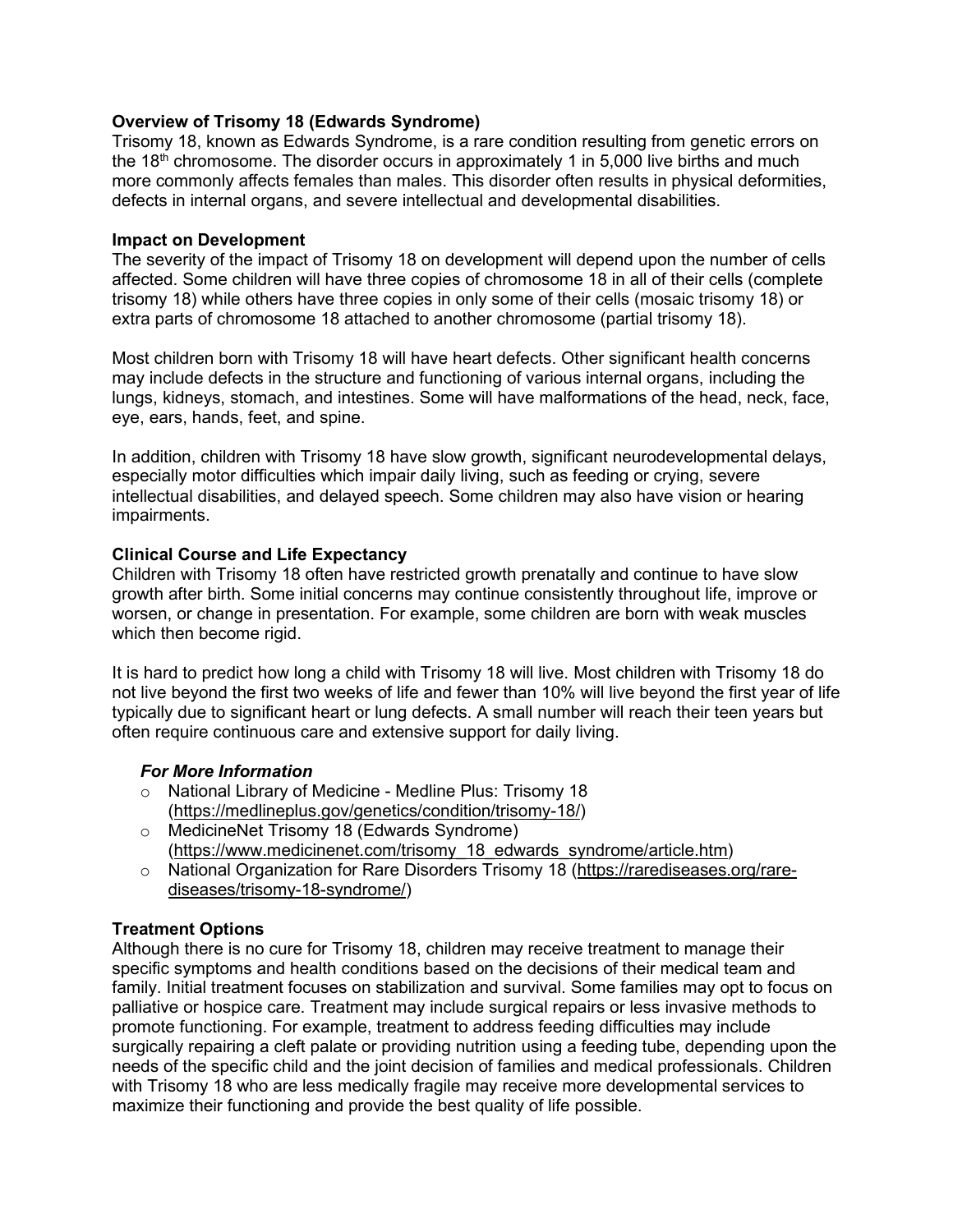### **Resources for Families**

## *First-Call Programs and Trisomy 18 Hotline*

- The Genetic and Rare Diseases Information Center (GARD) is funded by the National Institutes of Health (NIH) and provides access to current, reliable, and easy-to-understand information about rare or genetic diseases in English or Spanish. [\(https://rarediseases.info.nih.gov/\)](https://rarediseases.info.nih.gov/). Call1-888-205-2311 for information.
- Chromosome Disorder Outreach Inc. [\(https://chromodisorder.org/\)](https://chromodisorder.org/) is a parent-formed organization for families of children born with rare chromosome disorders. CDO provides support and information, promotes research, offers an extensive library of available up-todate articles to members, coordinates an Ask the Doctor program, and maintains a detailed database registry. CDO also offer families a chance to reach out 24 hours a day via Twitter, Facebook, YouTube, Pinterest and other social media sites.

### *Support Services*

- The E.WE Foundation [\(https://theewefoundation.org/\)](https://theewefoundation.org/) is an Alabama-based healthcare advocacy organization founded by parents of a child with Edwards Syndrome. The Foundation has programs offering comfort care for families, economic assistance program to help with the financial burden associated with rare medical complexities and specialized medical care, and instructional resources for health literacy, community education, patient advocacy, and public policy.
- Hope for Trisomy [\(https://www.hopefortrisomy13and18.org/\)](https://www.hopefortrisomy13and18.org/) is made up of families of children with Trisomy 13, 18, and related conditions to fund research and promotes education. Hope for Trisomy also provides support and services to families and host events to raise awareness
- The Mississippi Division of Medicaid provides access to health coverage for children with disabilities [\(https://medicaid.ms.gov/medicaid-coverage/how-to-apply/\)](https://medicaid.ms.gov/medicaid-coverage/how-to-apply/)

### *Resource Centers or Clearinghouses*

- National Organization for Rare Disorders Trisomy 18 [\(https://rarediseases.org/rare](https://rarediseases.org/rare-diseases/trisomy-18-syndrome/)[diseases/trisomy-18-syndrome/\)](https://rarediseases.org/rare-diseases/trisomy-18-syndrome/)
- The Chromosome 18 Registry & Research Society [\(https://www.chromosome18.org/\)](https://www.chromosome18.org/) is a family-driven advocacy organization focused on a range of disorders associated with Chromosome 18, including Trisomy 18.

### *National and Local Organizations*

- Trisomy 18 Foundation [\(https://www.trisomy18.org/\)](https://www.trisomy18.org/) provides a caring community for families, educates and supports medical professionals, and encourages the search for treatments and preventions of Trisomy 18.
- SOFT Support Organization for Trisomy 18, 13, and Related Disorders [\(https://trisomy.org/\)](https://trisomy.org/) is a network of families and professionals to promote parentprofessional relationships and provide support to families in the diagnosis and care of Trisomy 18, 13, and other related chromosomal disorders.

### *Education and Support Programs*

- Children and Youth with Special Health Care Needs (CYSHCN) [\(https://msdh.ms.gov/msdhsite/\\_static/41,0,163.html\)](https://msdh.ms.gov/msdhsite/_static/41,0,163.html) offers Care Coordination services for children with special healthcare needs from birth through twenty-one years of age.
- First Steps Early Intervention (https://msdh.ms.gov/msdhsite/ static/41,0,74.html) offers services and supports according to an Individualized Family Service Plan for infants and toddlers with developmental delays.
- Perinatal High Risk Management/Infant Services System (PHRM/ISS) [\(https://msdh.ms.gov/msdhsite/\\_static/41,0,106.html\)](https://msdh.ms.gov/msdhsite/_static/41,0,106.html) offers case management, enhanced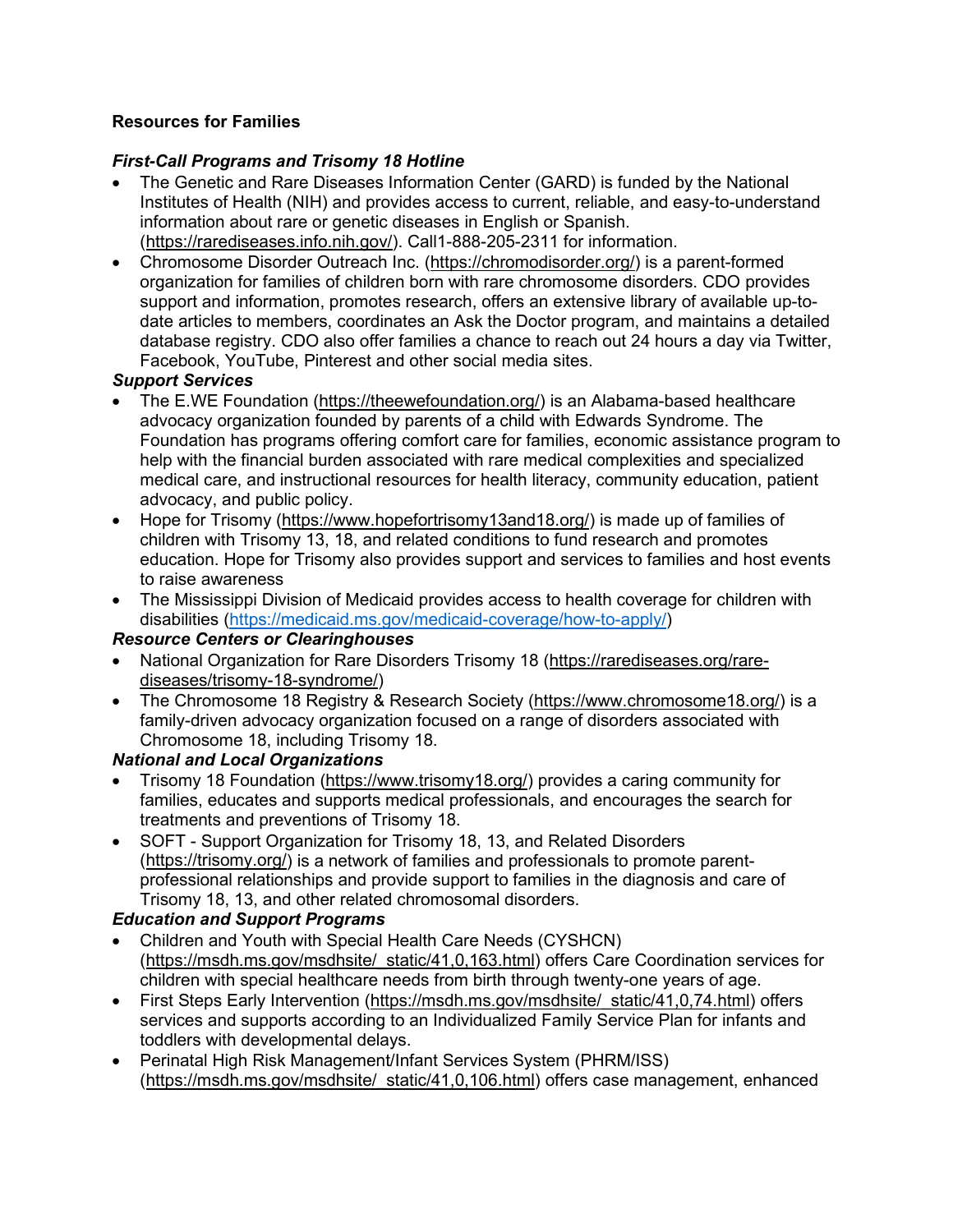access to health care, nutritional and psychosocial support, home visits, and health education for high-risk pregnant women and their babies less than one year old.

## **Resources for Healthcare Providers**

## *Provider Resources for Trisomy 18*

- American College of Medical Genetics ACT SHEET Trisomy 18: Positive Cell Free DNA Screen. [\(https://www.acmg.net/PDFLibrary/Trisomy-18.pdf\)](https://www.acmg.net/PDFLibrary/Trisomy-18.pdf).
- Prenatal Diagnosis for Congenital Malformations and Genetic Disorders: Practice Essentials, Noninvasive Techniques, Invasive Techniques [\(https://emedicine.medscape.com/article/1200683-overview\)](https://emedicine.medscape.com/article/1200683-overview)
- Medscape Trisomy 18 [\(https://emedicine.medscape.com/article/943463-print\)](https://emedicine.medscape.com/article/943463-print)

# *Prenatal Screening Counseling for Families*

- The American College of Obstetricians and Gynecologists resources
	- o Prenatal Genetic Screening Tests [\(https://www.acog.org/womens](https://www.acog.org/womens-health/faqs/prenatal-genetic-screening-tests)[health/faqs/prenatal-genetic-screening-tests\)](https://www.acog.org/womens-health/faqs/prenatal-genetic-screening-tests)
	- o Genetic Disorders [\(https://www.acog.org/womens-health/faqs/genetic-disorders\)](https://www.acog.org/womens-health/faqs/genetic-disorders)
	- o Prenatal Genetic Testing Chart [\(https://www.acog.org/womens](https://www.acog.org/womens-health/infographics/prenatal-genetic-testing-chart)[health/infographics/prenatal-genetic-testing-chart\)](https://www.acog.org/womens-health/infographics/prenatal-genetic-testing-chart)
	- o 3 Questions to Ask Yourself Before Getting Prenatal Genetic Testing [\(https://www.acog.org/womens-health/experts-and-stories/the-latest/3-questions-to](https://www.acog.org/womens-health/experts-and-stories/the-latest/3-questions-to-ask-yourself-before-getting-prenatal-genetic-testing)[ask-yourself-before-getting-prenatal-genetic-testing\)](https://www.acog.org/womens-health/experts-and-stories/the-latest/3-questions-to-ask-yourself-before-getting-prenatal-genetic-testing)

### *General Resources*

- Cereda, A., & Carey, J.C. (2012). The trisomy 18 syndrome. Orphanet Journal of Rare Diseases, 7(81). [\(https://ojrd.biomedcentral.com/articles/10.1186/1750-1172-7-81\)](https://ojrd.biomedcentral.com/articles/10.1186/1750-1172-7-81)
- Dotters-Katz SK, Kuller JA, Grace MR, Laifer SA, Strauss RA. Management Considerations for Ongoing Pregnancies Complicated by Trisomy 13 and 18. Obstet Gynecol Surv. 2016 May;71(5):295-300. doi: 10.1097/OGX.0000000000000304. PMID: 27182826
- Glinianaia SV, Morris JK, Best KE, Santoro M, Coi A, Armaroli A, et al. (2020) Long-term survival of children born with congenital anomalies: A systematic review and meta-analysis of population-based studies. PLoS Med 17(9): e1003356. [https://doi.org/10.1371/journal.pmed.1003356;](https://doi.org/10.1371/journal.pmed.1003356)

https://journals.plos.org/plosmedicine/article?id=10.1371/journal.pmed.1003356

- Goel N, Morris JK, Tucker D, et al. Trisomy 13 and 18-Prevalence and mortality-A multiregistry population based analysis. Am J Med Genet A. 2019;179(12):2382-2392. doi:10.1002/ajmg.a.61365<https://www.ncbi.nlm.nih.gov/pmc/articles/PMC6848757/>
- Kirby RS. The prevalence of selected major birth defects in the United States. Semin Perinatol. 2017 Oct;41(6):338-344. doi: 10.1053/j.semperi.2017.07.004. PMID: 29037343.
- Lantin-Hermoso MR, Berger S, Bhatt AB, Richerson JE, Morrow R, Freed MD, Beekman RH. The Care of Children with Congenital Heart Disease in Their Primary Medical Home. Pediatrics 2017;140(5);e20172607; DOI:<https://doi.org/10.1542/peds.2017-2607>
- Leuthner SR, Acharya K. Perinatal Counseling Following a Diagnosis of Trisomy 13 or 18: Incorporating the Facts, Parental Values, and Maintaining Choices. Adv Neonatal Care. 2020 Jun;20(3):204-215. doi: 10.1097/ANC.0000000000000704. PMID: 31996562.
- Lipkin, P.H., Okamoto, J., and the Council on Children with Disabilities and the Council on School Health. The Individuals With Disabilities Education Act (IDEA) for Children With Special Educational Needs. Pediatrics 2015;136;e1650. DOI: 10.1542/peds.2015-3409; <https://pediatrics.aappublications.org/content/pediatrics/136/6/e1650.full.pdf>
- UpToDate: Evidence-based Clinical Decision Support provides the latest evidence and best practices for clinicians [\(https://www.wolterskluwer.com/en/solutions/uptodate\)](https://www.wolterskluwer.com/en/solutions/uptodate).